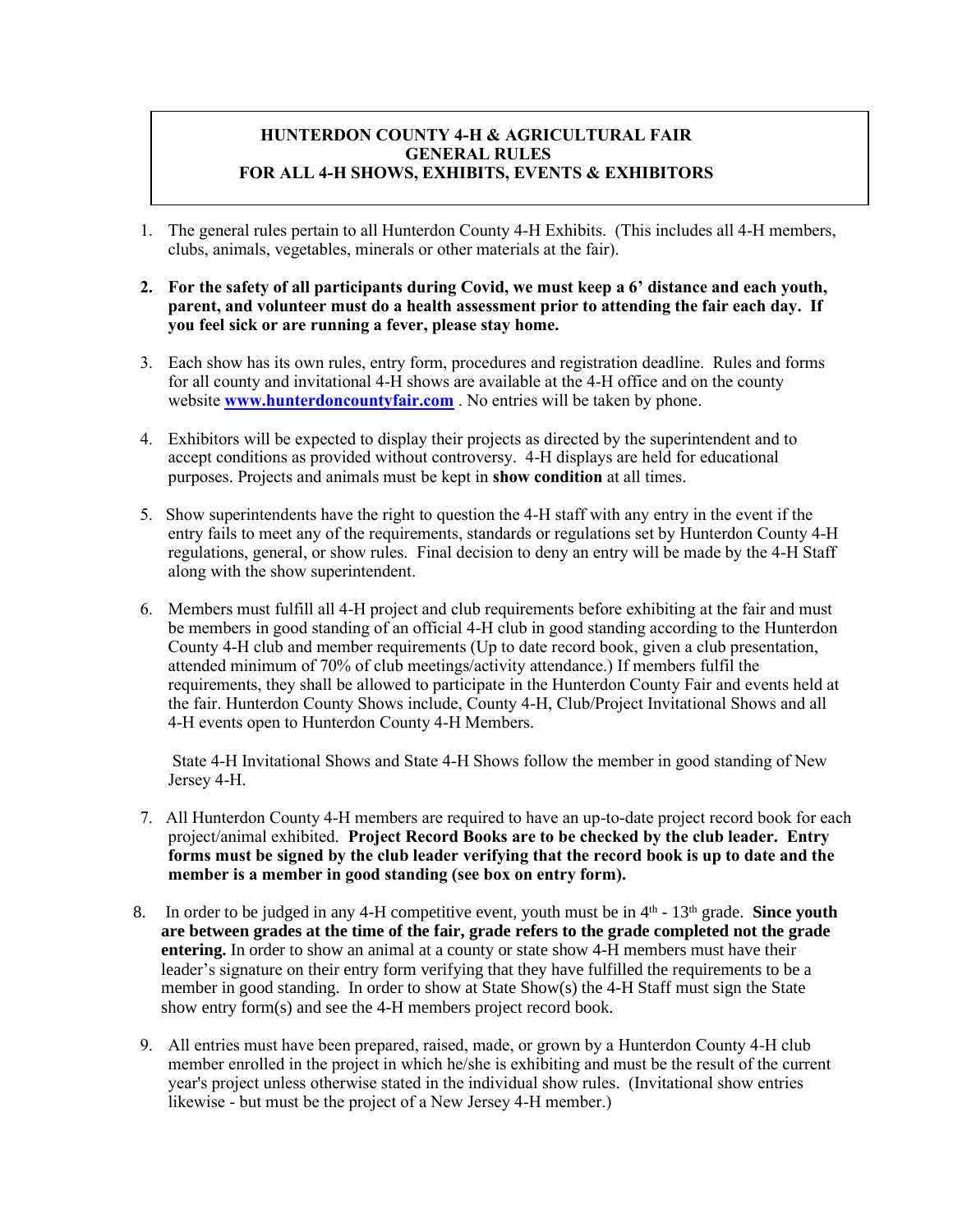- 10. The Danish Classification System is used for judging unless otherwise specified. No premiums or honorariums will be paid.
- 11. All Hunterdon County livestock and exhibits must arrive by the time designated for the project on Tuesday, August 23<sup>rd</sup>, or Wednesday, August 24<sup>th</sup> before the fair opens and must not be removed until 5:00 PM and no later than 6:30 PM, Sunday, August 28<sup>th</sup>. Show superintendents, herdspersons and the fair committee will not be responsible for any livestock or exhibit left after 8:00 PM.
- 12. 4-H project animals may be advertised as being for sale at the fair. All exhibitors need to comply with the procedures in each barn. In some cases there is a designated space to advertise projects for sale, other barns may allow for advertisements to be placed near the animal. Animals being sold during the week of the fair, are not allowed to leave the premises until 5:00 PM Sunday, day of the fair closing. Different conditions apply to certain projects.
- 13. **Responsibility for Accident** The Fair Committee, 4-H, and Rutgers Cooperative Extension shall not be responsible for any accident that may occur to or as a result of any animal or item exhibited at the fair, and the exhibitors shall hold them blameless and indemnify them against any legal proceedings arising from any such accident or death of an animal.
- 14. In the event of protest in a judge's decision, the complaint shall be immediately made in writing to the superintendent, accompanied by a deposit of \$50.00. If the complaint is not sustained, the deposit will be forfeited and will be donated to the 4-H Association fair account.

## 15. **4-H'ers can only bring animals entered in 4-H shows to the fairgrounds.**

16. The 4-H buildings and barns close at 10:00 PM. All buildings are to be closed to the public and locked and all barn gates are to be closed at that time. The only individuals permitted in the barns after 10:00 PM are 4-H families. Herdspersons are to report for night duties at 10:00 PM and lights out is at 11:30 PM. No one other than official herds people appointed by the county 4-H Program Assistant and their parents or assigned chaperones are permitted in the barns after that time.

## 17. **All 4-H families who are not herdsmen, must plan to leave the premises by 10:30 PM, only herdsmen are allowed on the grounds after 10:30 PM.**

- 18. The fair committee will furnish a limited supply of hay and bedding. Grain and feed are to be supplied by exhibitors. Exhibitors must provide proper care for their animals at all times.
- 19. Barn/tent Herdsmen are limited to two family units per cub who have been approved by the 4-H Club Leaders and 4-H Program Assistant. If additional supervision is needed one or two more adults may assist as Herdsmen.
- 20. **All adults 18 and older who will be Herdsmen in the barn need to meet the Protection of Minors prior to the fair, please contact 4-H Staff for guidance on the POM procedures.**
- 21. **All youth herdsmen must complete and submit the Overnight Agreement form and permission to the 4-H Office by August 1st , before they can serve as a herdsperson. Photo ID's will be given to each herdsperson and they must wear them at night. Night security will send you home if you do not have your badge.**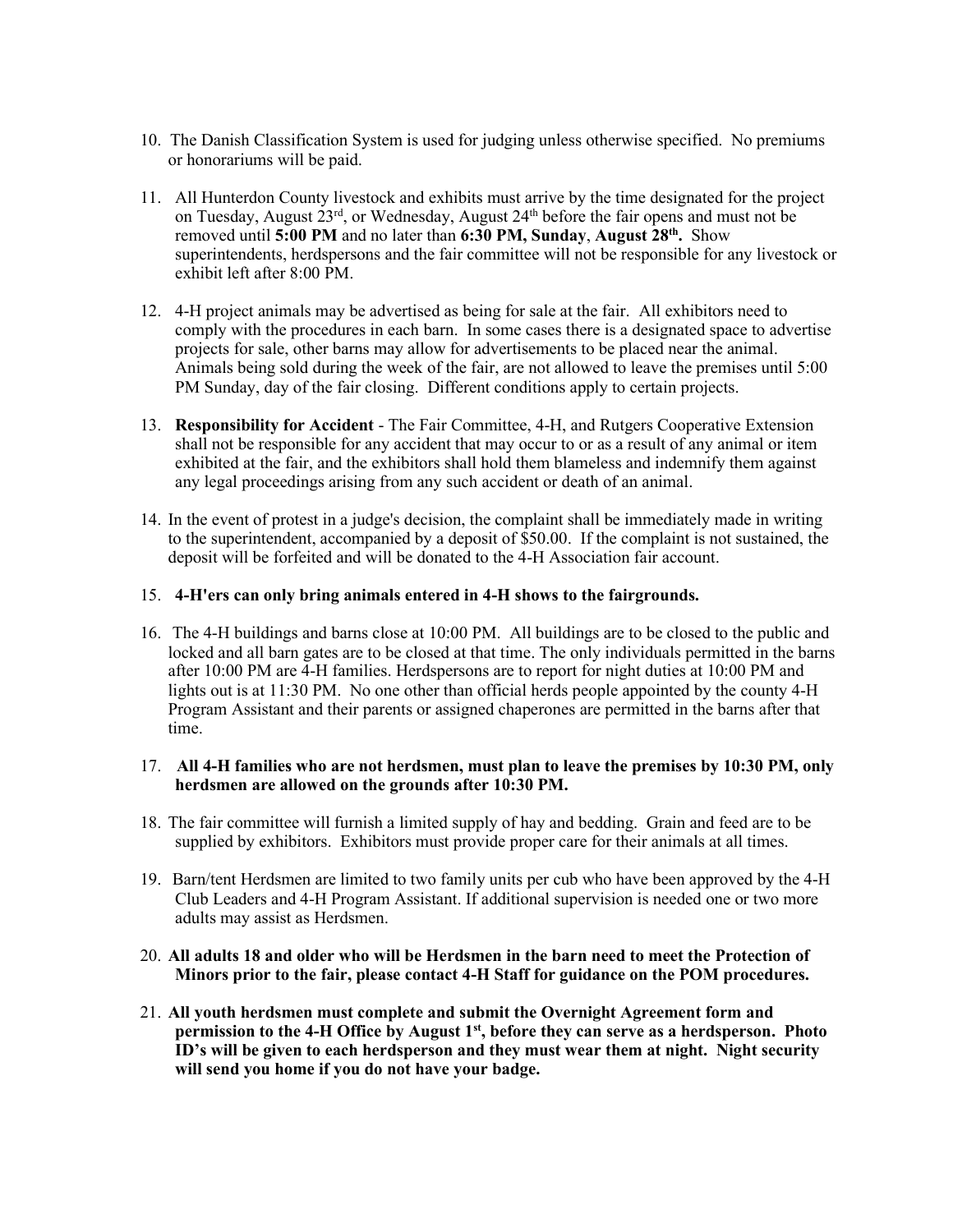- 22. **All adults 21 years of age or older staying overnight as barn supervisors must complete and submit the Overnight Herdsman for Adults and Adult Agreement Form to the 4-H Office by August 1st , before they can serve as an adult herdsmen. Photo ID's will be given to each herdsperson and they must wear them at night. Night security will send you home if you do not have your badge.**
- 23. All herds people are required to furnish their own meals and bedding materials.
- 24. **All animal exhibits and exhibitors must abide by the State Department of Agriculture Health Requirements for NJ Shows and Fairs found on the Hunterdon County 4-H & Agricultural Fair website [http://www.hunterdoncountyfair.com/show](http://www.hunterdoncountyfair.com/show-information/member-information)[information/member-information](http://www.hunterdoncountyfair.com/show-information/member-information)**

**The required Animal Health Certificate (AHC) is to be presented to the designated livestock/equine/small animal veterinary inspector, who will give a visual health check to all animals before they will be permitted to unload.**

**The Hunterdon County 4-H & Agricultural Fair will be following the recommendation of the NJ Department of Agriculture. \*\*A mammalians including goat, sheep, horse, cattle, alpaca, swine and llama which will be exhibited at the Hunterdon County 4- H & Agricultural Fair must be vaccinated for rabies. The vaccination must be recorded on your AHC by the veterinarian. Any livestock who is not vaccinated will not be allowed on grounds.**

- 25. In the event an animal exhibits any sign of illness at the time of check in/inspection or at any time during the fair, even if the owner cannot be located, the project leader or appointed livestock inspector (qualified individual who can detect first signs of sickness in animals) is authorized to call a veterinarian to attend to the animal at the owner's expense.
- 26. Final determination as to whether any animal meets the requirements for eligibility for exhibition in NJ shall be made by individuals assigned to the exhibit and by the county 4-H Program Assistant.
- 27. All animals on exhibit at the fair **MUST** be entered in a show. There is limited space in **ALL** barns. No animal should be on the grounds without a purpose.
- 28. **Barn/Building Rules for all 4-H members, parents, and leaders.** Every 4-H'er, family member, and volunteer is responsible for abiding by and enforcing the 4-H rules at the fair. Please pay careful attention to the rules that follow and make sure your family and friends are aware of them.
	- •Smoking is prohibited in or near the barns and buildings.
	- •Possession/consumption of alcohol or drugs is prohibited in or near the barns and 4-H buildings.
	- •No one is permitted to stay overnight in the barn(s), except appointed herds people and extra adults age 21 and over. Overnight stay of individuals who participate in a 4-H Invitational Show is not allowed.
	- •The 4-H buildings and barns close at 10:00 PM. All buildings are to be closed to the public and locked and all barn gates are to be closed at that time. The only individuals permitted in the barns after 10:00 PM are 4-H families. **All 4-H families who are not staying overnight should depart the grounds by 10:30 PM.**